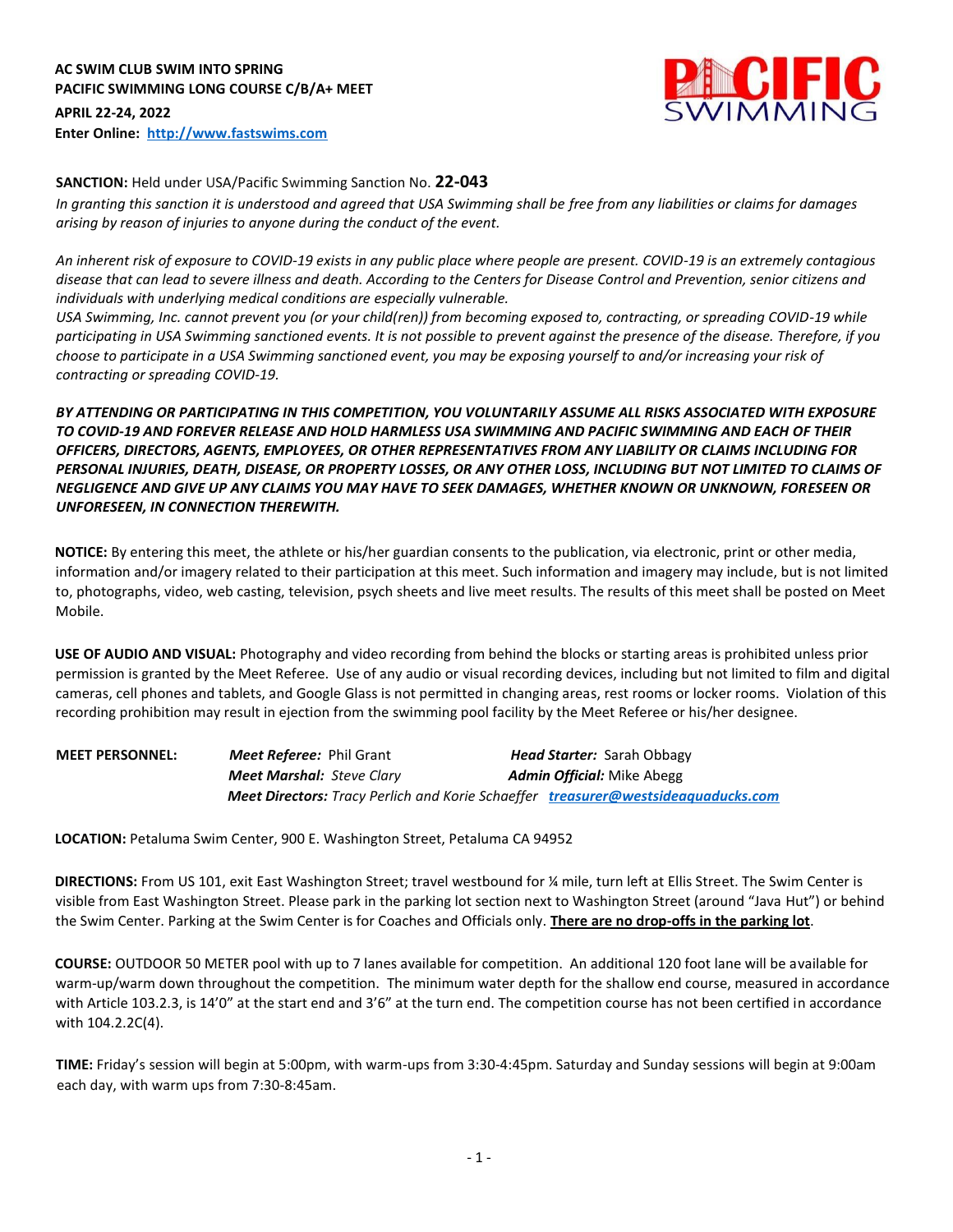**RULES: •** Current USA and Pacific Swimming rules and warm-up procedures shall govern the meet. A copy of these procedures shall be posted at the Clerk-of-Course.

**•** The local facilities guidelines, restrictions and interpretation of the local public health guidelines shall be followed at this meet.

**•** All applicable adults participating in or associated with this meet, acknowledge that they are subject to the provisions of the USA Swimming Minor Athlete Abuse Prevention Policy ("MAAPP"), and that they understand that compliance with the MAAPP policy is a condition of participation in the conduct of this competition.

- **•** All events are timed finals.
- **•** Athletes may compete in 1 event on Friday and a maximum of 4 events per day on Saturday and Sunday.
- **•** The meet will be capped at 400 athletes.
- **•** All athletes ages 12 and under should complete competition within four (4) hours.

**•** Entries shall be accepted until the number of splashes exceeds the estimated time line, per the "Four-Hour Rule," based on the athlete's age and gender.

**•** If local conditions warrant it, the Meet Referee, with the concurrence of the Meet Director, may require a mandatory scratch down, subject to the provisions of Pacific Swimming Rules and Regulations.

**•** At the discretion of the Meet Referee, events and heats may be combined.

**•** All events will be swum in event order and in a "FAST to SLOW" sequence with the options of reversing the sequence at the discretion of the Meet Referee and Meet Director.

• The 1500 Free event will be swum as a combined (boys and girls) event and will be limited to the first 28 entrants.  $\Box$ Athletes entering the 11 & Over 1500 Freestyle and/or Open Events (400 IM, 400 Free, 800 Free, 200 Back) must meet the minimum time standard for their gender.

**•** Athletes entering the 1500 and 800 freestyle events shall provide their own timers and lap counters. Athletes entered in the 400 freestyle shall provide their own timers.

**• All coaches and deck officials shall display their current USA Swimming membership cards in a visible manner.** 

**ATTENTION HIGH SCHOOL ATHLETES:** High School Athletes in season must be unattached from this meet. It is the athlete's responsibility to be Unattached from this meet. You can un-attach at the meet if necessary. This does not apply to athletes swimming under the rules of the Nevada Interscholastic Activities Association (NIAA).

**UNACCOMPANIED ATHLETES:** Any USA Swimming athlete-member competing at the meet shall be accompanied by a USA Swimming member-coach for the purposes of athlete supervision during warm-up, competition and warm-down. If a coach-member of the athlete's USA Swimming Club does not attend the meet to serve in said supervisory capacity, it is the responsibility of the athlete or the athlete's legal guardian to arrange for supervision by a USA Swimming member-coach. The Meet Director or Meet Referee may assist the athlete in making arrangements for such supervision; however, it is recommended that such arrangements be made in advance of the meet by the athlete's USA Swimming Club Member-Coach.

**RACING STARTS:** Any athlete entered in the meet shall be certified by a USA Swimming member-coach as being proficient in performing a racing start, or shall start each race from within the water. When unaccompanied by a USA Swimming member coach, it is the responsibility of the athlete or the athlete's legal guardian to ensure compliance with this requirement.

**RESTRICTIONS: •** Smoking and the use of other tobacco products is prohibited in all areas of the meet venue: on the pool deck, in

- the locker rooms, in spectator seating or standing areas, and in all areas used by athletes during the meet.
- **•** Sale and use of alcoholic beverages is prohibited in all areas of the meet venue.
- **•** No glass containers are allowed in the meet venue.
- **•** No propane heater is permitted except for snack bar/meet operations.
- **•** All shelters shall be properly secured.
- **•** Deck changes are prohibited.
- **•** No pets allowed on deck, other than service assistance animals.

 **•** Destructive devices, to include but not limited to, explosive devices and equipment, firearms (open or concealed), blades, knives, mace, stun guns and blunt objects are strictly prohibited in the swimming facility and its surrounding areas. If observed, the Meet Referee or his/her designee may ask that these devices be stored safely away from the public or removed from the facility. Noncompliance may result in the reporting to law enforcement authorities and ejection from the facility. Law enforcement officers (LEO) are exempt per applicable laws.

 **•** Operation of a drone, or any other flying apparatus, is prohibited over the venue (pools, athlete/coach areas, spectator areas and open ceiling locker rooms) any time athletes, coaches, officials and/or spectators are present.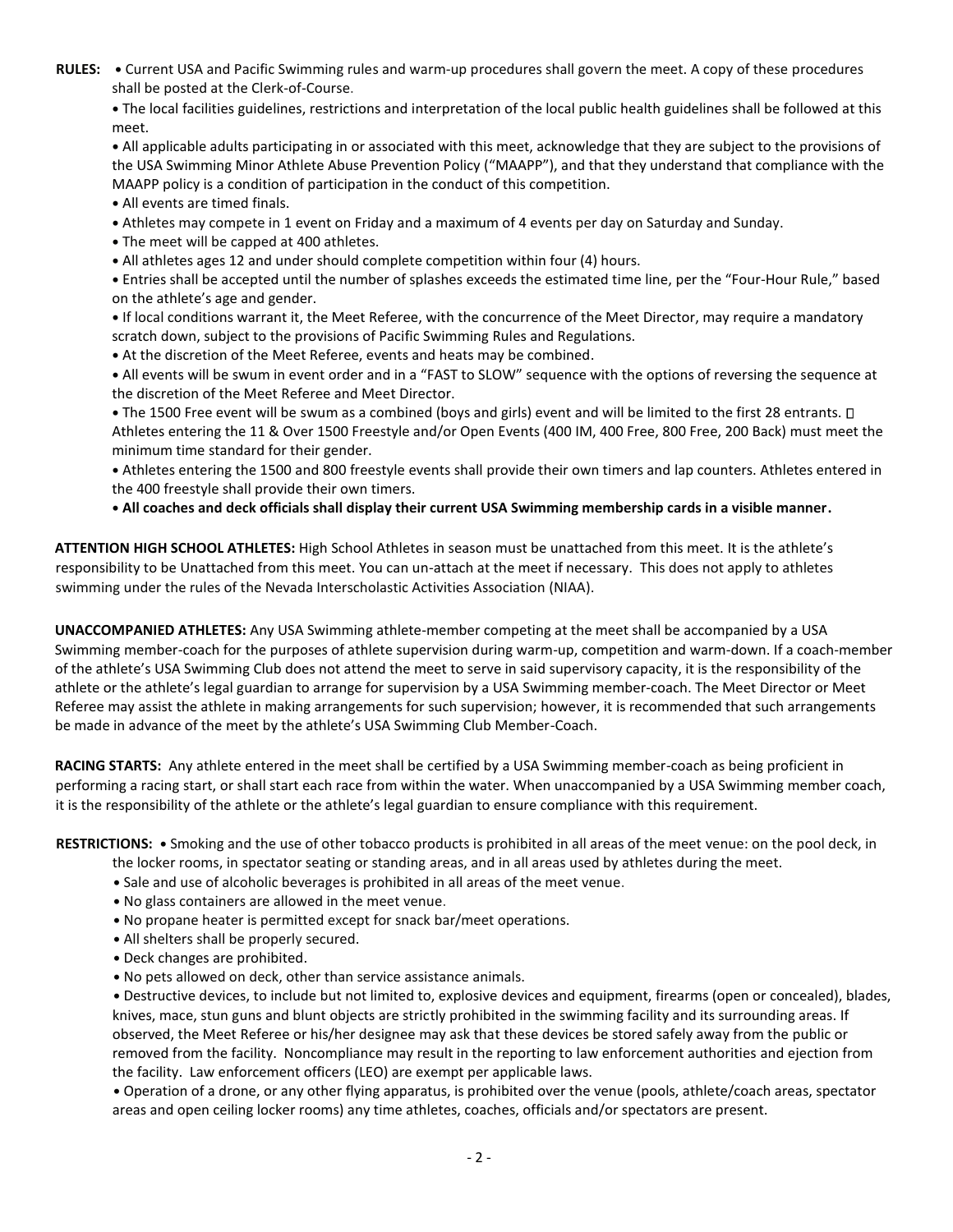**ELIGIBILITY:** • Athletes shall be current members of USA Swimming and must enter their name and registration number on the meet entry card exactly as they are shown on their USA Swimming Registration card. If this is not done, it may be difficult to match the athlete with the registration and times database. The meet host shall check all athlete registrations against the SWIMS database and if not found to be registered, the Meet Director shall accept the registration at the meet (a \$10 surcharge shall be added to the regular registration fee). Duplicate registrations shall be refunded by mail.

 **•** Athletes in the "A" Division shall have met at least the listed USA Swimming Motivational "A" minimum time standard. Athletes in the "B" Division shall have met at least the listed "B" minimum time standard. All entry times slower than the "B" time standard shall be in the "C" Division.

 **•** Entries with **"NO TIME" shall be ACCEPTED** with the exception of the 1500 Free and Open Events. See Rules.

 **•** Entry times submitted for this meet may be checked against a computer database and may be changed in accordance with Pacific Swimming Entry Time Verification Procedures.

 **•** Athletes with a disability are welcome to attend this meet and should contact the Meet Director or Meet Referee regarding any special accommodations on entry times and seeding per Pacific Swimming policy.

 **•** Athletes 19 years of age and over may compete in the meet for time only, no awards. Such athlete shall meet standards for the 17-18 age group.

 **•** Age on the first day of the meet shall determine the athlete's age for the entire meet.

**ENTRY FEES:** \$4.50 per event plus a \$14.00 participation fee per athlete. Entries shall be rejected if payment is not sent at time of request. No refunds shall be made except mandatory scratch downs.

**ONLINE ENTRIES:** To enter on-line go to [http://www.fastswims.com](https://www.google.com/url?q=http://www.fastswims.com&sa=D&source=editors&ust=1645838072615691&usg=AOvVaw2T5SSpFt_-XbgGv6fzVXa9) and receive an immediate entry confirmation. This method requires payment by credit card. FastSwims charges a service fee, 6.5% of the total Entry Fees plus \$0.75 per transaction, regardless of number of athletes. Please note that the service fee is a separate fee from the Entry Fees. If you do not wish to pay the service fee, enter the meet using a mail entry. Entering online is a convenience, is completely voluntary, and is in no way required or expected of an athlete by Pacific Swimming. **Online entries will be accepted through Wednesday, April 13, 2022** or until the entry cap is reached. See Rules. LATE ENTRIES WILL NOT BE ACCEPTED. NO REFUNDS.

**MAILED ENTRIES**: Entries shall be on the attached consolidated entry form. Forms shall be filled out completely and printed clearly with athlete's best time. Entries shall be postmarked by midnight April 6, 2022. LATE ENTRIES WILL NOT BE ACCEPTED. Requests for confirmation of receipt of entries should include a self-addressed envelope.

| <b>Make check payable to:</b> Aquaducks, Inc. |                                  |
|-----------------------------------------------|----------------------------------|
| Mail entries to:                              | Meet Director                    |
|                                               | Tracy Perlich or Korie Schaeffer |
|                                               | PO Box 1084                      |
|                                               | Petaluma, CA 94953               |

**CHECK-IN:** The meet shall be deck seeded. Athletes shall check-in at the Clerk-of-Course. **Friday**, no event shall be closed more than 30 minutes before the scheduled start of the session. Close of check-in for all remaining events shall be no more than 60 minutes before the estimated time of the start of the first heat of the event. **Saturday and Sunday**, no event shall be closed more than 30 minutes before the scheduled start of the session. Prior to 10am, close of check-in for all individual events shall be no more than 60 minutes before the estimated time of the start of the first heat of the event. **All remaining events for that day shall close at 10am.** Athletes who do not check in shall not be seeded and shall not be allowed to compete in that event.

**SCRATCHES:** Any athletes not reporting for or competing in an individual timed final event that they have checked in for shall not be penalized. Athletes who must withdraw from an event after it is seeded are requested to inform the referee immediately.

AWARDS: Ribbons will be awarded to 1<sup>st</sup> through 8<sup>th</sup> place finishers in the A+, B, and C divisions, for each event and age group. 10 & Under events will be awarded as 8 & Under and 9-10 age groups. 13 & Over events will be awarded as 13-14, 15-16, and 17-18 age groups. Athletes aged 19 & Over will not be awarded. Open events will not be awarded (400 IM, 800 Free, 200 Back, and 400 Free) and neither will the 1500 Free event.

**ADMISSION:** Free.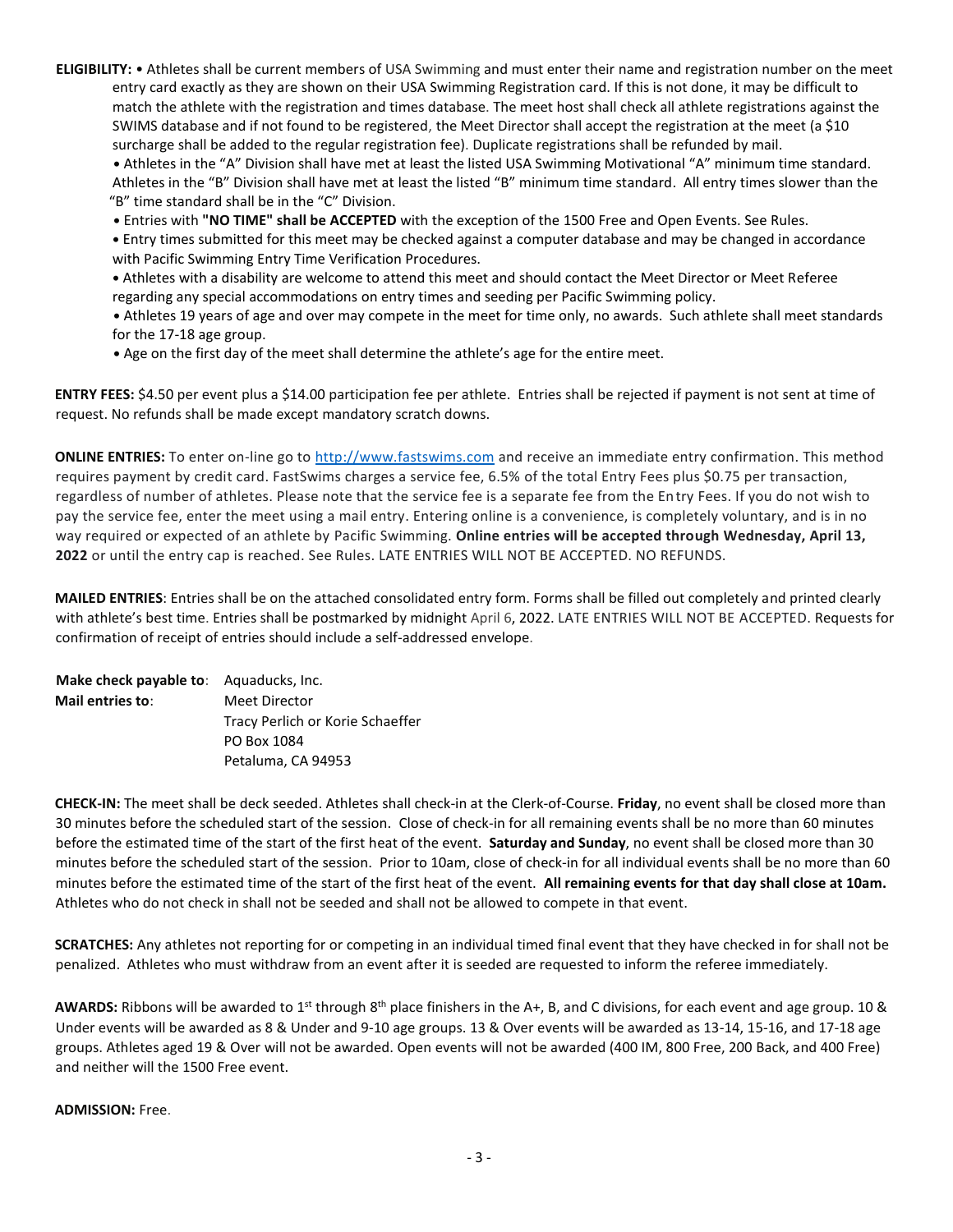**HOSPITALITY:** Hospitality will be available for Coaches, Officials, Timers, and Volunteers. Lunches will be provided for Coaches and working Officials. There will be a snack bar. **PLEASE BRING REFILLABLE WATER BOTTLES TO THE MEET.**

**MISCELLANEOUS:** No overnight parking is allowed. Facilities will not be provided after meet hours.

**MINIMUM OFFICIALS**: At least seven days prior to the start of the meet, meet management (Meet Director and/or Meet Referee) shall contact a representative from each club participating in the meet, and provide a preliminary inventory of the officials that club is required to provide for each session. Each club shall, by the start of the meet, provide to the Meet Director or designee a list of Officials who have agreed to represent that club during each session of the meet.

At the meet, meet management shall conduct an inventory of officials, and shall compare the number of athletes entered in each session by each club with the number of officials present representing each club. If meet management certifies that a club has not provided sufficient officials for any session of the meet in accordance with the table below, excluding finals in a prelims and finals meet, the club shall be fined \$100 per missing official per session of the meet.

| Club athletes entered in session | Trained and carded officials requested |  |  |  |  |  |
|----------------------------------|----------------------------------------|--|--|--|--|--|
| $1 - 10$                         |                                        |  |  |  |  |  |
| $11 - 25$                        |                                        |  |  |  |  |  |
| $26 - 50$                        |                                        |  |  |  |  |  |
| 51-75                            |                                        |  |  |  |  |  |
| 76-100                           |                                        |  |  |  |  |  |
| 100 or more                      |                                        |  |  |  |  |  |

\*Zone 3 shall include assigned and working Colorado, Intermediary/ Chief Timing Judge, and Computer operator in the count of officials for a session although these positions are not carded. Zone 3 shall accept uncarded Trainees in the count of officials for up to two sessions. Clubs may use officials "borrowed" from other clubs, or unattached officials at the meet who agree, to fulfill their obligation under the rule.

#### **EVENT SUMMARY**

| Friday, April 22, 2022 |           |                          |            |                        |                      |             |                      |  |  |
|------------------------|-----------|--------------------------|------------|------------------------|----------------------|-------------|----------------------|--|--|
| $9 - 10$<br>8 & Under  |           |                          |            | $11 - 12$              | <b>13 &amp; Over</b> |             |                      |  |  |
| 200 IM<br>200 IM       |           |                          | 200 IM     | 1500 Free*             |                      |             |                      |  |  |
|                        |           |                          |            | 1500 Free*             |                      |             |                      |  |  |
|                        |           | Saturday, April 23, 2022 |            | Sunday, April 24, 2022 |                      |             |                      |  |  |
| 8 & Under              | $9 - 10$  | $11 - 12$                | 13 & Over  | 8 & Under<br>$9 - 10$  |                      | $11 - 12$   | <b>13 &amp; Over</b> |  |  |
| 400 IM*                | 400 IM*   | 400 IM*                  | 400 IM*    | $200$ Back*            | $200$ Back $*$       | $200$ Back* | 200 Back*            |  |  |
| 50 Breast              | 50 Breast | 100 Back                 | 200 Free   |                        | 50 Fly               | 100 Free    | 200 IM               |  |  |
| 100 Back               | 100 Back  | 50 Breast                | 100 Back   | 100 Free               | 100 Free             | 50 Fly      | 100 Free             |  |  |
| 50 Free                | 50 Free   | 50 Free                  | 50 Free    | 100 Breast             | 100 Breast           | 100 Breast  | 100 Breast           |  |  |
| $100$ Fly              | 100 Fly   | 100 Fly                  | 200 Breast | 50 Back                | 50 Back              | 800 Free*   | 200 Fly              |  |  |
| 400 Free*              | 400 Free* | 400 Free*                | 100 Fly    | 800 Free*              | 800 Free*            |             | 800 Free*            |  |  |
|                        |           |                          | 400 Free*  |                        |                      |             |                      |  |  |

\*Minimum time standards required for entry.

Use the following URL to find the time standards:<http://www.pacswim.org/swim-meet-times/standards>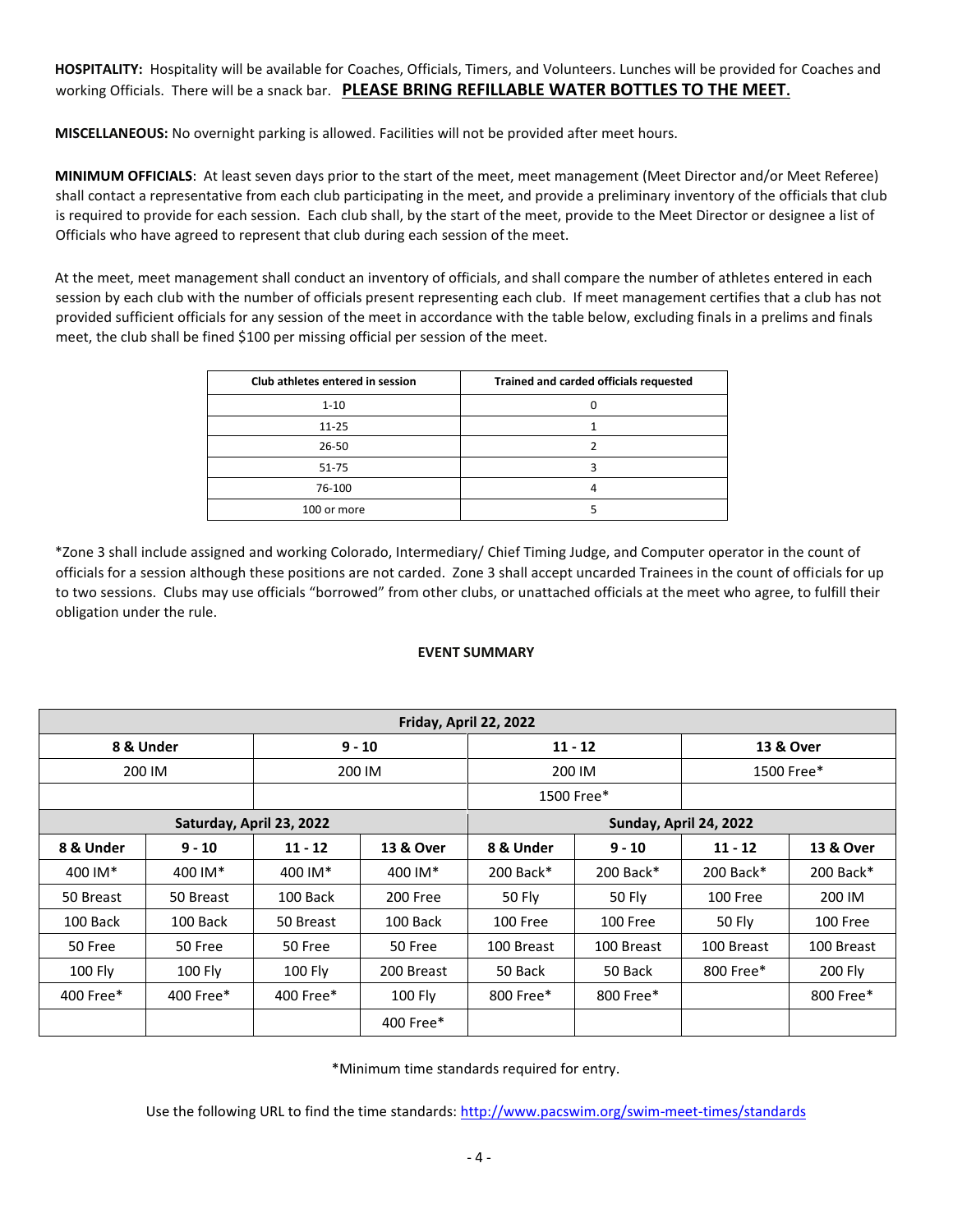#### **ORDER OF EVENTS**

# **Friday, April 22, 2022**

| <b>GIRLS</b><br><b>EVENT#</b> | <b>Event Description and Age Group</b> | <b>BOYS</b><br><b>EVENT#</b> |
|-------------------------------|----------------------------------------|------------------------------|
|                               | 12 & Under 200 I.M.                    |                              |
|                               | 11 & Over 1500 Free*                   | 3#                           |
| 25:45.79                      | Minimum Seed Time                      | 25:45.79                     |

## **Saturday, April 23, 2022 Sunday, April 24, 2022**

| <b>GIRLS EVENT #</b>             | <b>Event Description and</b><br><b>Age Group</b> |               |  |
|----------------------------------|--------------------------------------------------|---------------|--|
| 5                                | Open 400 IM                                      |               |  |
| 7:19.69 min                      | Minimum Seed Time                                | 7:10.19 min   |  |
| 7                                | 13 & Over 200 Free                               | 8             |  |
| 9                                | 10 & Under 50 Breast                             | 10            |  |
| 11                               | 11-12 100 Back                                   | 12            |  |
| 13                               | 10 & Under 100 Back                              | 14            |  |
| 15                               | 11-12 50 Breast                                  | 16            |  |
| 17                               | 13 & Over 100 Back                               | 18            |  |
| 19                               | 10 & Under 50 Free                               | 20            |  |
| 21                               | 11-12 50 Free                                    | 22            |  |
| 23                               | 13 & Over 50 Free                                | 24            |  |
| 25                               | 10 & Under 100 Fly                               | 26            |  |
| 27                               | 13 & Over 200 Breast                             | 28            |  |
| 29                               | 11-12 100 Fly                                    | 30            |  |
| 31                               | 13 & Over 100 Fly                                | 32            |  |
| 33                               | Open 400 Free*                                   | 34            |  |
| Minimum Seed Time<br>6:23.89 min |                                                  | $6:15.49$ min |  |

| <b>GIRLS EVENT</b><br># | <b>Event Description and</b><br><b>Age Group</b> | <b>BOYS</b><br><b>EVENT#</b> |
|-------------------------|--------------------------------------------------|------------------------------|
| 35                      | Open 200 Back                                    | 36                           |
| 3:24.79 min             | Minimum Seed Time                                | 3:20.79 min                  |
| 37                      | 10 & Under 50 Fly                                | 38                           |
| 39                      | 11-12 100 Free                                   | 40                           |
| 41                      | 13 & Over 200 IM                                 | 42                           |
| 43                      | 10 & Under 100 Free                              | 44                           |
| 45                      | 11-12 50 Fly                                     | 46                           |
| 47                      | 13 & Over 100 Free                               | 48                           |
| 49                      | 10 & Under 100 Breast                            | 50                           |
| 51                      | 11 & Over 100 Breast                             | 52                           |
| 53                      | 10 & Under 50 Back                               | 54                           |
| 55                      | 13 & Over 200 Fly                                | 56                           |
| 57                      | Open 800 Free*                                   | 58                           |
| 13:26.79 min            | Minimum Seed Time                                | 13:11.69 min                 |

\*Athletes must provide their own timers and lap counters for the 800 Free and 1500 Free and their own timers for the 400 Free.

#The 1500 Free is being swum as a combined Girls and Boy's event, thus boys should enter Event 3.

Use the following URL to find the time standards: <http://www.pacswim.org/swim-meet-times/standards>